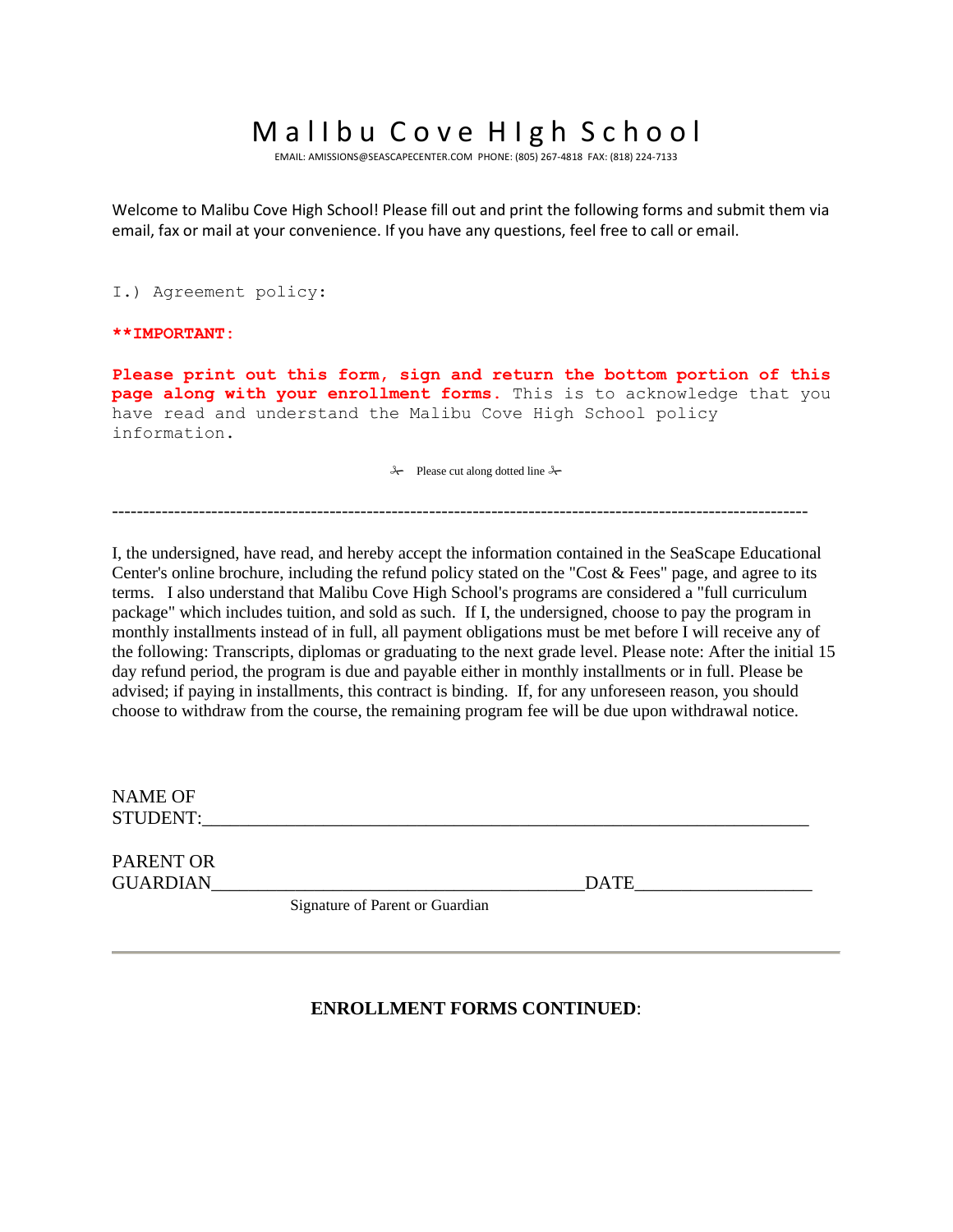# Malibu Cove High School Enrollment Form

Please print and mail, fax or email along with your down payment to the address below:

| Has the student attended school before? Y/N<br>If yes what grades?<br>$(Public): K^{\Box}$ 1 $\Box$ 2 $\Box$ 3 $\Box$ 4 $\Box$ 5 $\Box$ 6 $\Box$ 7 $\Box$ 8 $\Box$ 9 $\Box$ 10 $\Box$ 11 $\Box$ 12 $\Box$ |  |
|-----------------------------------------------------------------------------------------------------------------------------------------------------------------------------------------------------------|--|
| $(Private): K^{\square}$ 1 $\square$ 2 $\square$ 3 $\square$ 4 $\square$ 5 $\square$ 6 $\square$ 7 $\square$ 8 $\square$ 9 $\square$ 11 $\square$ 12 $\square$                                            |  |
| STUDENT GENDER: ___________                                                                                                                                                                               |  |
|                                                                                                                                                                                                           |  |
|                                                                                                                                                                                                           |  |
| IS THE STUDENT ENROLLING IN THE MCHS ACCELERATED PROGRAM?:                                                                                                                                                |  |
| $YES$ $NO$                                                                                                                                                                                                |  |
| IS THE STUDENT ENROLLING IN THE MCHS CURRICULUM ONLY PROGRAM?:                                                                                                                                            |  |
| $YFS$ $\Box$ NO $\Box$                                                                                                                                                                                    |  |
| PROJECTED STARTING MONTH AT MALIBU COVE HIGH: __________________________________                                                                                                                          |  |
|                                                                                                                                                                                                           |  |
|                                                                                                                                                                                                           |  |
| SCHOOL EMAIL TO REQUEST RECORDS:                                                                                                                                                                          |  |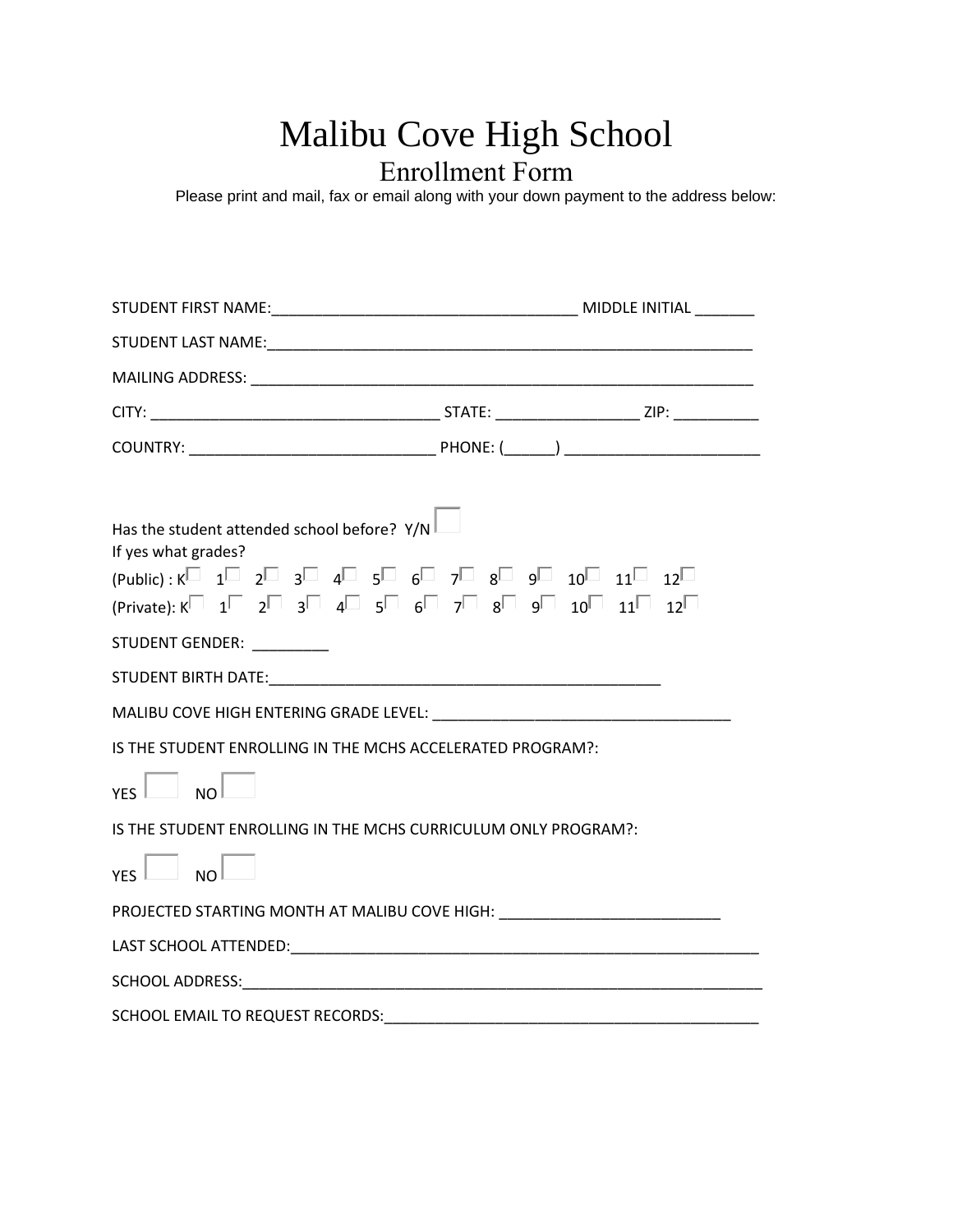| EMAIL: (required to receive invoicing, progress reportsetc): ___________________________________ |
|--------------------------------------------------------------------------------------------------|
|                                                                                                  |
|                                                                                                  |
|                                                                                                  |
|                                                                                                  |
| EMAIL: (required to receive invoicing, progress reportsetc): ___________________________________ |
|                                                                                                  |
|                                                                                                  |
|                                                                                                  |
|                                                                                                  |
| DOES THE STUDENT HAVE A HEALTH PROBLEM? (Y) ____ (N) ____                                        |
|                                                                                                  |
|                                                                                                  |
|                                                                                                  |
|                                                                                                  |

*If my application for enrollment in malibu Cove High School is accepted, I will comply with all requirements regarding reports, fees, and instruction. I understand that failure to do so will result in the cancellation of enrollment and loss of credits.*

| <b>PARENT SIGNATURE</b> | ⊤^∩ |
|-------------------------|-----|
|                         |     |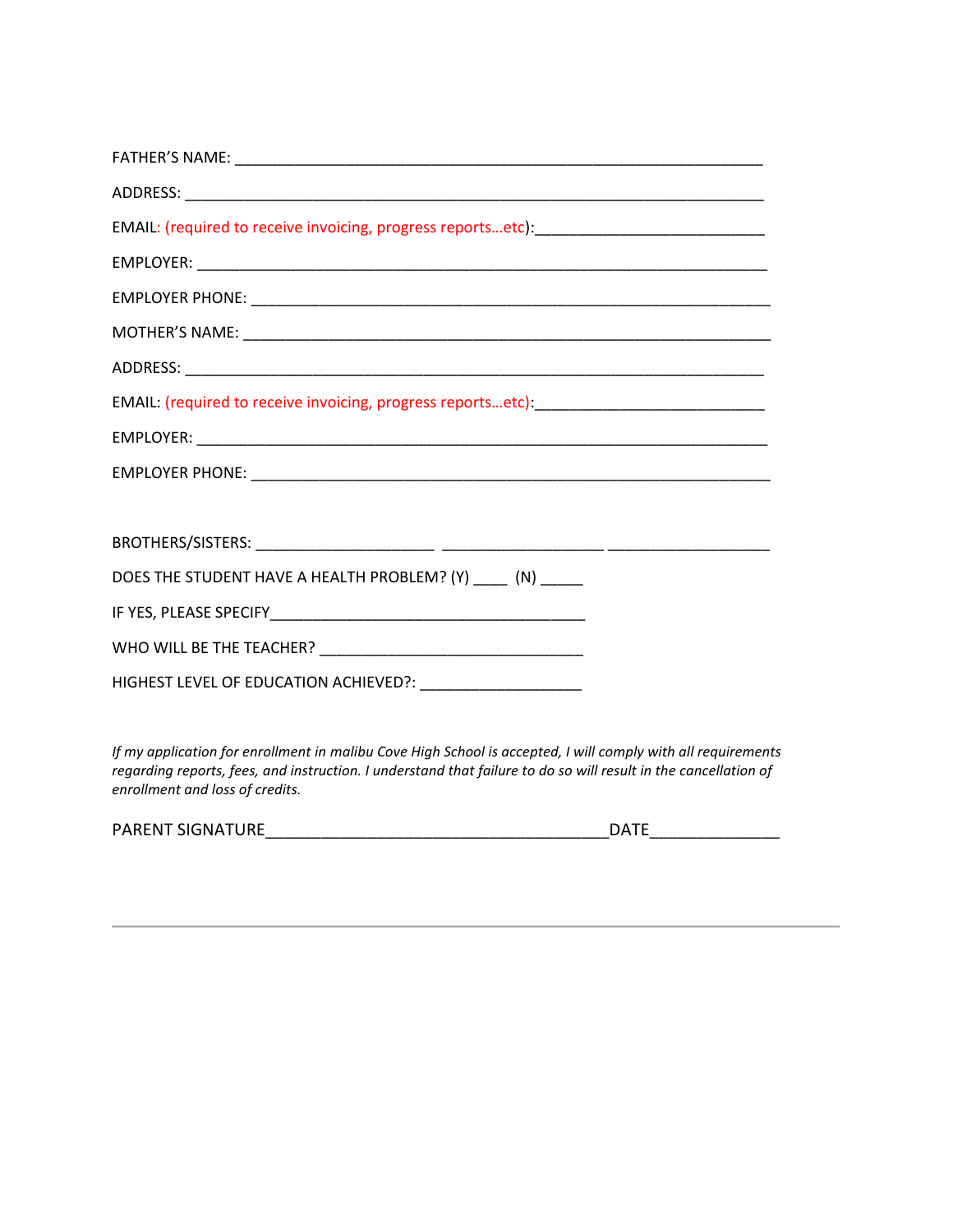All textbooks, workbooks, teacher assistance, grading, shipping, and customized scheduling are included.

YEARLY FEES:

High School Students: (Grades 9 through 12) \$ 1050.00 per year \$335.00 down payment due at time of enrollment. Nine monthly payments of \$80.00 each month thereafter.

Accelerated High School Program: (\$1400.00) \$385.00 down payment at time of enrollment. Nine monthly payments of \$100.00 each month thereafter.

\*NEW\* *ENROLLMENT ONLY* OPTION: CUSTOMIZED TEXTBOOK PROGRAM, PRIVATE SCHOOL ENROLLMENT, SHIPPING, AND DAILY SCHEDULE INCLUDED. (NO GRADING/TEACHER ASSISTANCE)

Grades 9 THROUGH 12 (\$700 per year) \$400.00 down payment at time of enrollment--2 monthly payments of \$150.00.

Check one of the following methods of payment:

*(Please make checks payable to: SEASCAPE EDUCATIONAL CENTER*)

| Money Order: Check |      | MasterCard                                                           | <b>Visa</b> | Discover Card                                  |
|--------------------|------|----------------------------------------------------------------------|-------------|------------------------------------------------|
|                    | Amex | (A 5% processing fee will be added to all credit card transactions.) |             |                                                |
|                    |      |                                                                      |             |                                                |
|                    |      |                                                                      |             | Expiration: Card Code: Card Code: Amount Paid: |
|                    |      |                                                                      |             |                                                |
| Signature:         |      |                                                                      | Date:       |                                                |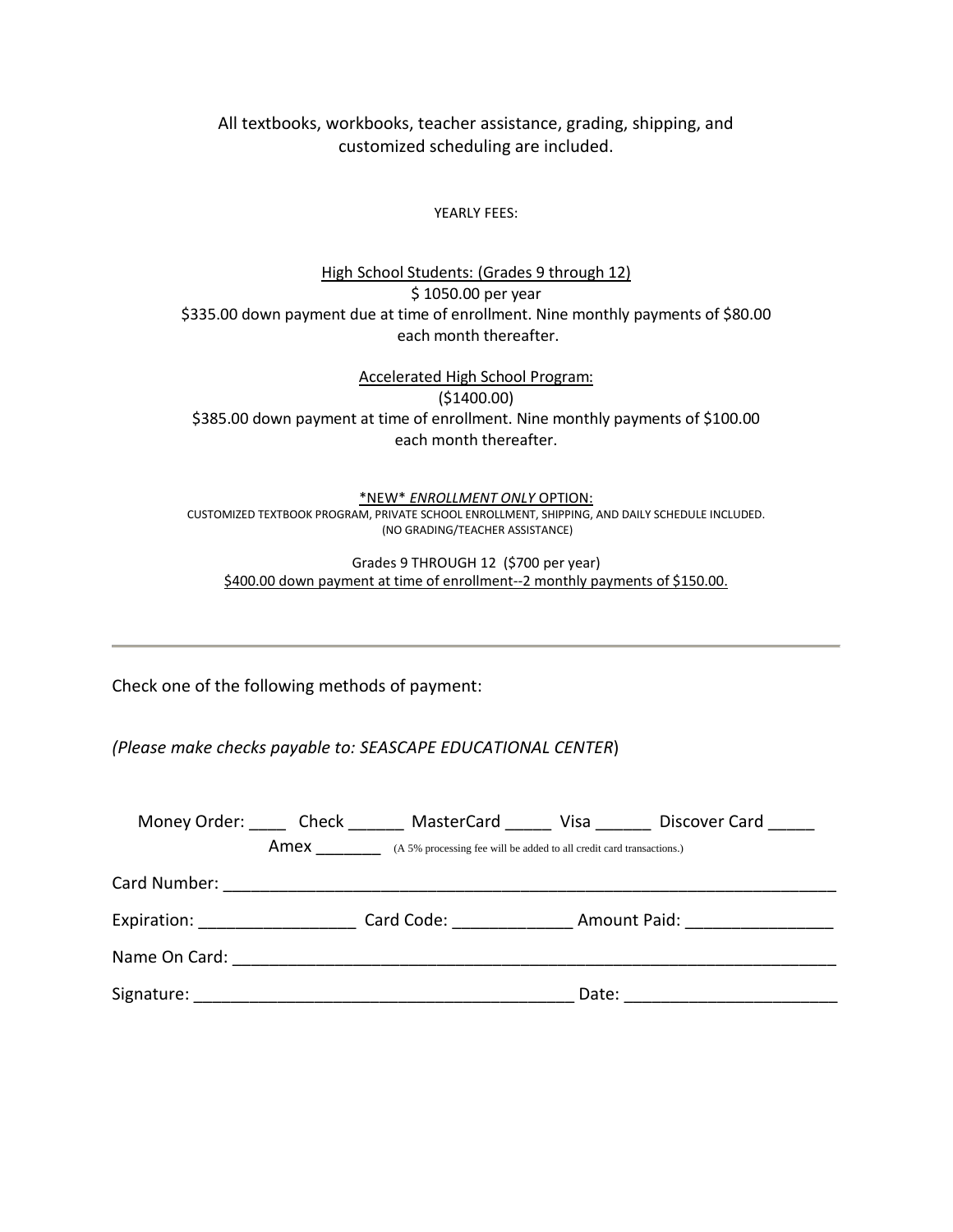### Malibu Cove Customizable Curriculum Form

| <b>STUDENT NAME</b> |  |
|---------------------|--|
| <b>GRADE LEVEL</b>  |  |

To help speed up the enrollment process, please let us know what subjects your student has already taken in high school. Please print this form and send it to us with your enrollment form and down payment.

| Subject                | Ninth | Tenth | Eleventh | Twelfth | Comments |
|------------------------|-------|-------|----------|---------|----------|
| <b>Basic Math</b>      |       |       |          |         |          |
| Algebra I              |       |       |          |         |          |
| Algebra II             |       |       |          |         |          |
| Geometry               |       |       |          |         |          |
| Calculus               |       |       |          |         |          |
| College Prep Math      |       |       |          |         |          |
| Other                  |       |       |          |         |          |
|                        |       |       |          |         |          |
| English 9              |       |       |          |         |          |
| English 10             |       |       |          |         |          |
| English 11             |       |       |          |         |          |
| English 12             |       |       |          |         |          |
| Speech                 |       |       |          |         |          |
| Literature             |       |       |          |         |          |
| Consumer English       |       |       |          |         |          |
| Other                  |       |       |          |         |          |
|                        |       |       |          |         |          |
| World History          |       |       |          |         |          |
| American History       |       |       |          |         |          |
| <b>State History</b>   |       |       |          |         |          |
| Geography              |       |       |          |         |          |
| Government             |       |       |          |         |          |
| <b>General Science</b> |       |       |          |         |          |
| Psychology             |       |       |          |         |          |
| Other                  |       |       |          |         |          |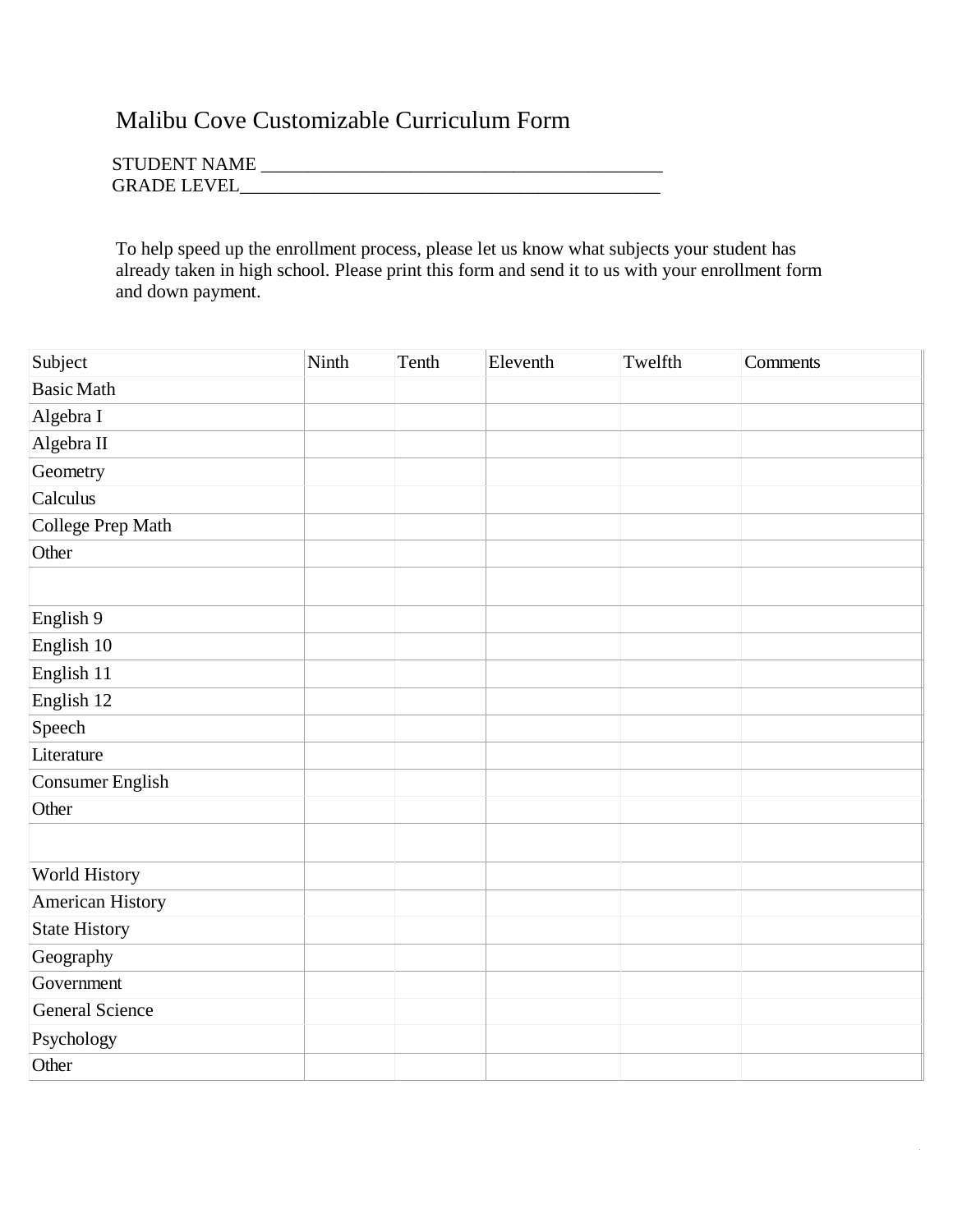| <b>General Science</b> |  |  |
|------------------------|--|--|
| Life Science           |  |  |
| Physical Science       |  |  |
| Biology                |  |  |
| Chemistry              |  |  |
| Physics                |  |  |
| Earth Science          |  |  |
| Health                 |  |  |

| *ForeignLanguage                                                                                                      |
|-----------------------------------------------------------------------------------------------------------------------|
| *Other Subject(s)<br>(not listed here)                                                                                |
| Is there a subject not listed that you would like your student to learn? If so, let us know here:                     |
|                                                                                                                       |
| <u> 1989 - Johann Stoff, deutscher Stoff, der Stoff, der Stoff, der Stoff, der Stoff, der Stoff, der Stoff, der S</u> |
|                                                                                                                       |

Please let us know how you heard about Malibu Cove High School:

**Example 18 AM**<br>The Link Homeschool Paper

\_\_\_\_\_\_\_ Other Advertisement